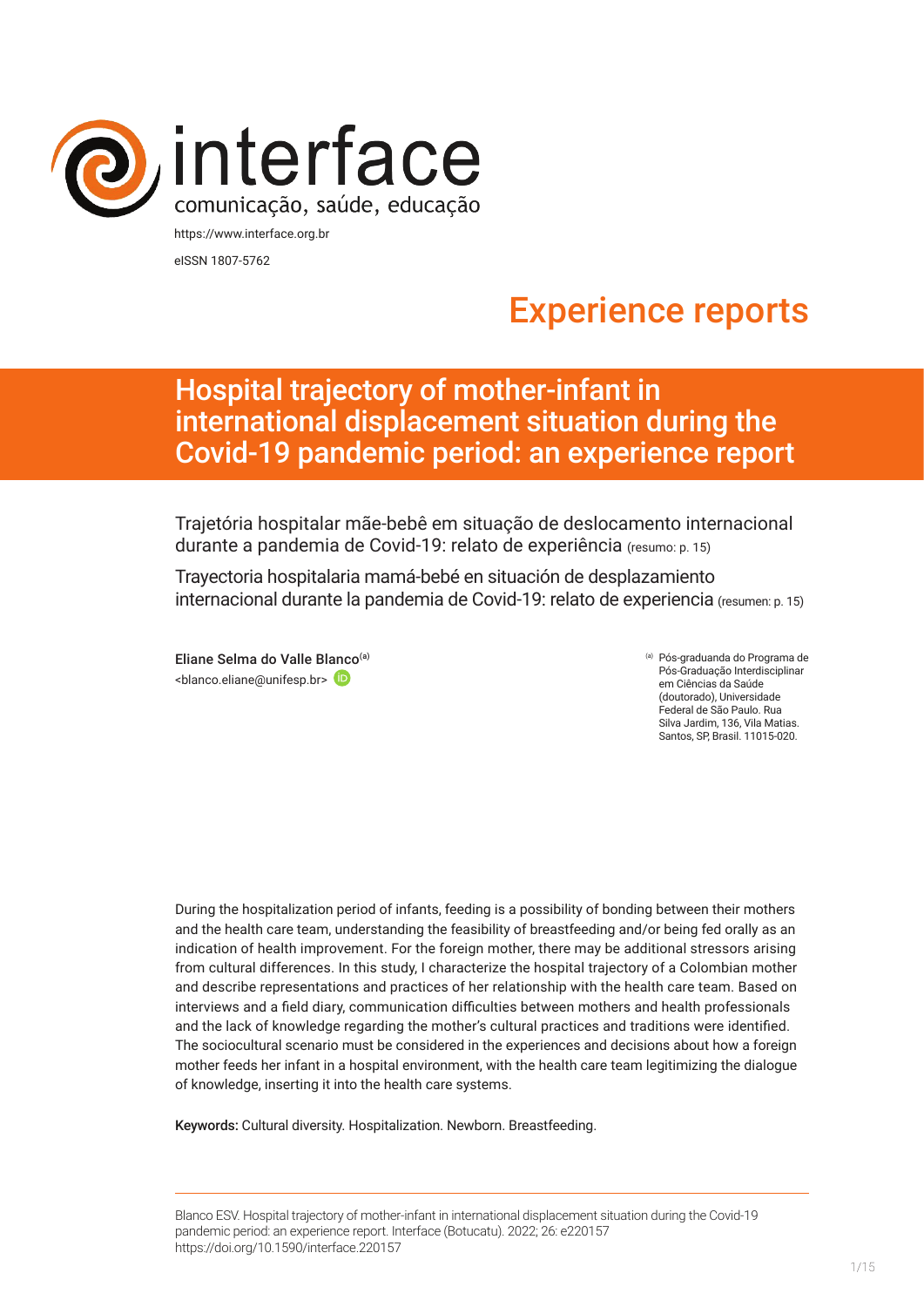## **Introduction**

**©** 

In March 2020, the World Health Organization (WHO) declared the novel coronavirus (Covid-19) pandemic a public global health emergency. As a result, several countries have implemented various measures for preventing the spread of the Covid-19 disease, such as restricting population movement through social distancing interventions. All South American countries closed their borders, impacting transnational displacement in all its aspects, including temporary displacements like vacations<sup>1</sup>.

This study arose from the researcher's professional experience and personal concerns about several foreign mothers cared for in the maternity ward where she works, which is part of a large hospital in the pole city of Baixada Santista.

Neonatal or pediatric hospitalization is above all a stressful experience for the infant and family, given that, in addition to the reasons that led to hospital stay, it requires adaptation to the hospital environment and its routines. This stress factor is enhanced when the mother comes from a different country and culture.

Despite humanization strategies, the mothers of the hospitalized newborns are rarely welcomed by the health care team in terms of respecting their beliefs, traditions, and cultural values.

As of March 2020, the entire Brazilian hospital routine underwent changes due to the Covid-19 pandemic. On the other hand, infants continued to be born, with frightened mothers and fathers, yearning for a quick hospital discharge, distrusting the presence of health care professionals for not knowing if they had had contact with coronavirus patients, but also frustrated for not being allowed to have family and friends visit the maternity ward to welcome their newborn. As much of the personal relationship became virtual in the pandemic, grandparents, brothers, and uncles met the newborn through video calls.

This paper aims to characterize, through the experience report of a Colombian mother, the trajectory focused on the labor and hospitalization of her newborn, identifying the representations and practices in the relationships among the various health team professionals.

It is important to highlight that a tourist trip does not mean what is defined as an international migration process<sup>2</sup>, but rather, in the case reported in this paper, a tourist trip that turned into an "involuntary immigration" because of unpredictable circumstances: the Covid-19 pandemic.

Human mobility and migratory flows were deeply affected, on different scales, from the moment when it started to: have greater control over the entry and exit of people; close borders; intensify the monitoring of displacements through technology; reduce the means of transport, mainly by air; and increase prejudice and discrimination against human mobility.

For data collection, field diaries and interviews were produced with the mother of the infant and the health professionals who helped with her care during the hospitalization period.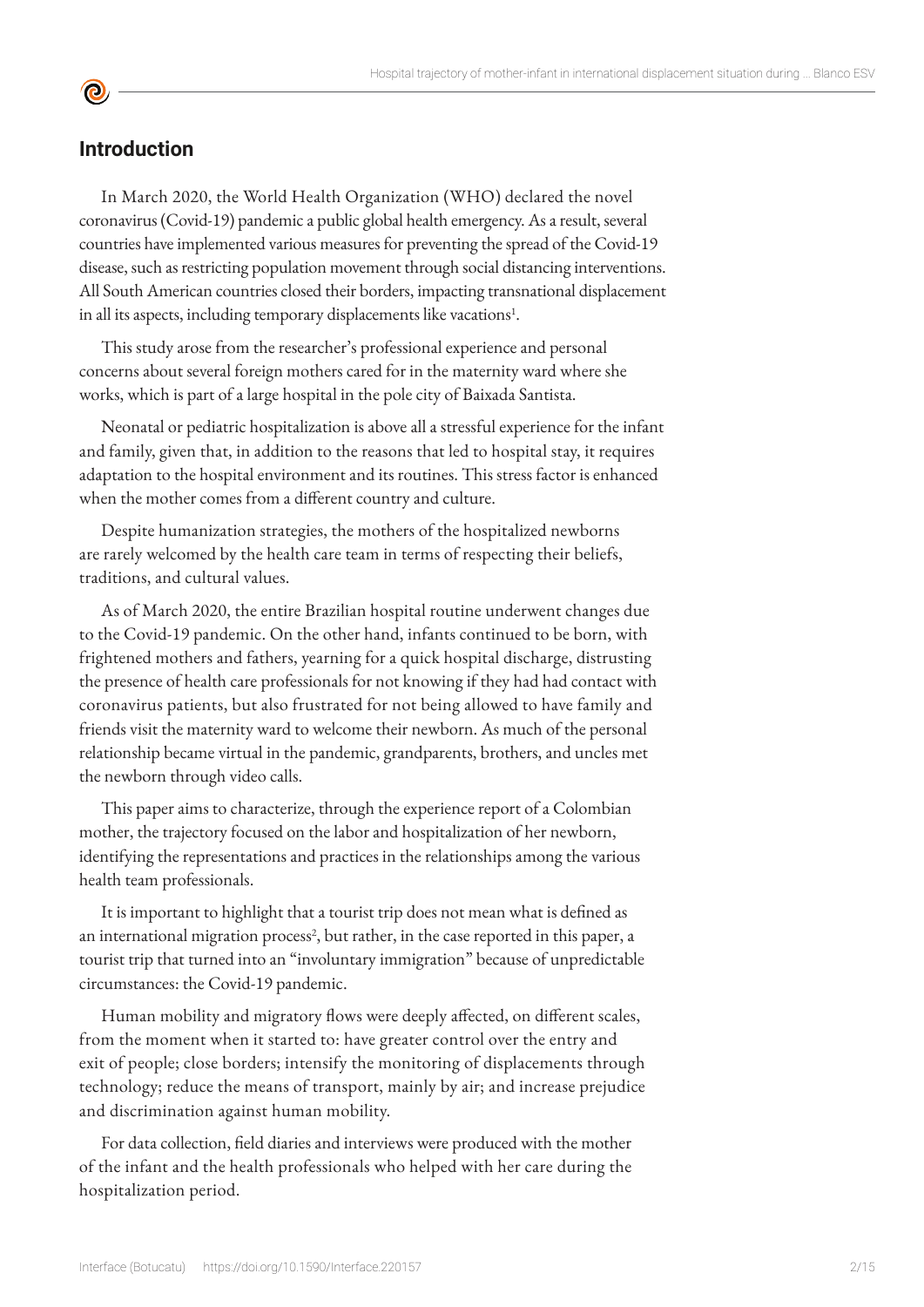This is a part of the research submitted to the Research Ethics Committee of the Federal University of São Paulo (Unifesp) and approved under opinion number 4,130,572/2020. All the names are fictitious to maintain anonymity.

## **How the walking takes place**

<u>ල</u>

Pregnancy, labor and postpartum are fragile periods for any woman. Depending on the migratory status, the case of foreign mothers deserves greater attention due to the difficulties of access to health care and hospitalization. Those difficulties include legal issues, such as lack of documentation, which can lead some women to either avoid or delay access to health care services<sup>3</sup>.

Prejudice, linguistic and cultural differences, and lack of knowledge about the norms of a health system different from that of their homeland, with unfamiliar routines, can also be cited as elements that make it difficult to fully use and access health care and education services to which they are entitled by Law no. 13,445/17 (Migration Law)<sup>4</sup> and the Brazilian Federal Constitution<sup>5,6</sup>.

#### **Breastfeeding during hospitalization**

Boccolini *et al*. 7 highlight the importance of breastfeeding as a natural method of bonding, affection, and nutrition for the infant, proving to be an economical and efficient way to reduce infant morbidity and mortality.

The breastfeeding experience is strongly associated with emotional, biological, psychological, and sociocultural factors; thereby, the decision to breastfeed is aligned with the mother's life story. This experience gains sociocultural influences according to the times and customs of each historical moment. The concrete benefits of the breastfeeding practice have been observed in scientific circles for some decades<sup>8</sup>.

During hospitalization (labor and/or hospitalization of the infant), the infants' mothers may experience numerous emotions (e.g. fear, anxiety, sadness, euphoria), thus needing to be welcomed by the health care team, which must consider the subjectivity of the mothers and/or families to offer adequate support. It is worth stressing that there are several biomedical interferences, such as complications during labor and/or neonatal difficulties, which delay or undermine the introduction of breastfeeding: surgical delivery; premature babies; newborns' hospitalization for different reasons that lead to physical and/or emotional separation between the mother and infant<sup>9</sup>.

The mother of a hospitalized infant experiences situations signified by her as obstacles to breastfeeding, such as clinical instability, the fear of baby's death, its difficulty to suck, the late start of breastfeeding, and milk production usually interpreted by her as insufficient. Hence, exclusive breastfeeding is considered difficult, a risk to slow weight gain, and consequent prolonged hospitalization<sup>10</sup>.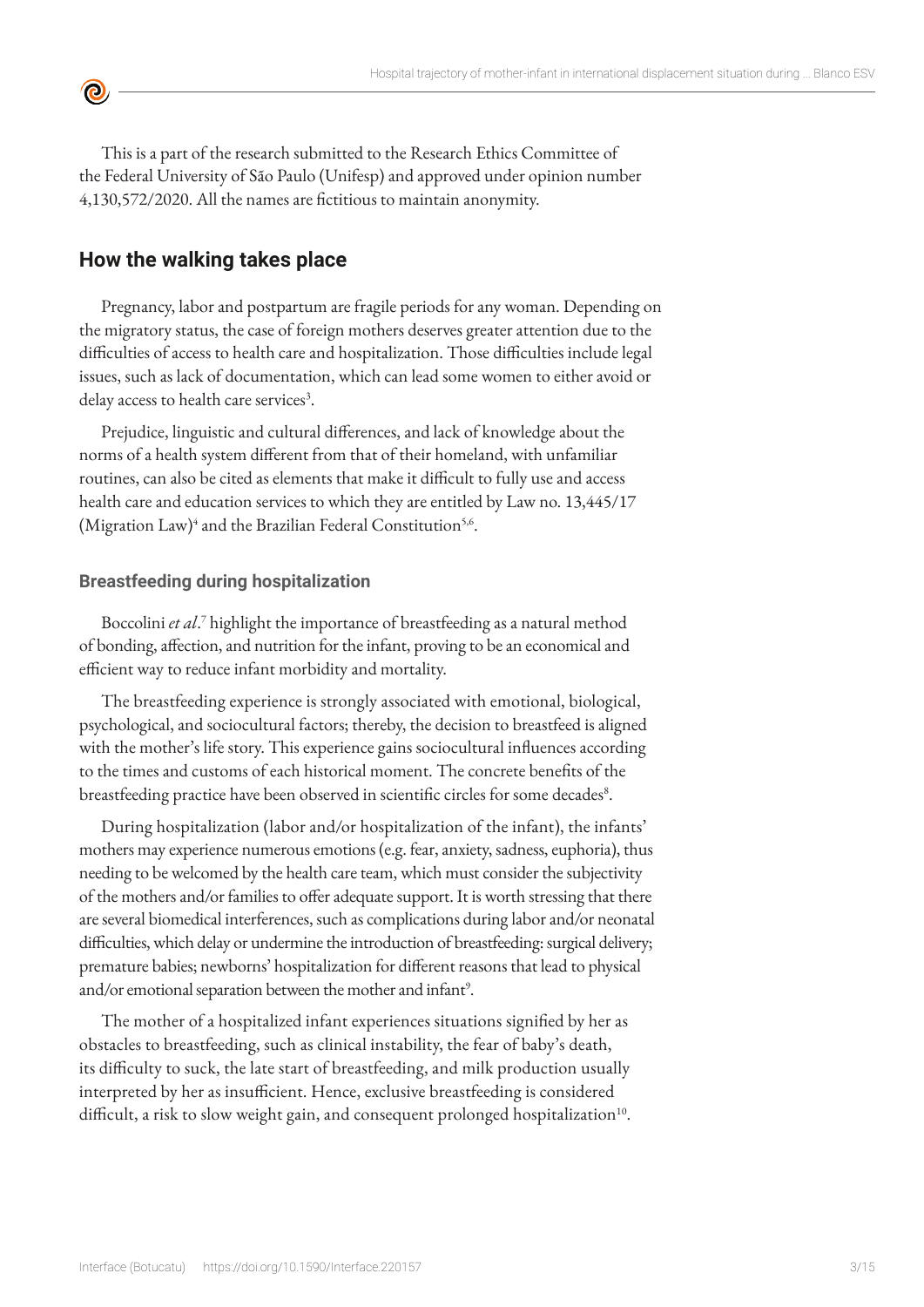Breastfeeding can many times become difficult or even made impossible because of the mother's feelings and frustrations, and this situation can be even more recurrent when she is alone in a hospital environment with cultural patterns that often cause estrangement, stress and loneliness even among so many people. Emotions affect lactation through specific psychosomatic mechanisms: on the one hand, feelings of calmness, confidence and tranquility favor good breastfeeding; on the other hand, fear, tension, pain, fatigue, anxiety, and food taboos can cause breastfeeding failure, resulting in early weaning<sup>11</sup>.

<u>ල</u>

For the introduction and assistance of newborns in a hospital environment, it is crucial that the interdisciplinary team act backing breastfeeding, the administration of complementary feeding, or even the definition of alternative feeding forms. It provides a better prognosis for newborns with low birth weight, premature, with anatomical and/or functional or neurological changes, involving and leading families to deal with difficulties, recognizing the limitations and possibilities of their infants.

The issue of nutrition is emphasized by all (mother, family members and multidisciplinary team) throughout hospitalization. It reveals itself as an opportunity of approximation and bonding in which mothers strive to understand the forms and conditions of their infants concerning the possibility of breastfeeding and/or oral feeding. Furthermore, it is a factor always interpreted by them as a sign of improvement in the infant's condition. In the case of foreign mothers, other stress factors are added, such as their difficulty in understanding what is explained by the language barrier.

In such a scenario, it is challenging to know and respect the cultural diversities of each patient in the day-to-day life of a hospital. It can be noted a lack of information on the particularities related to breastfeeding, food introduction, and the use of alternative feeding forms, in addition to difficulties in communication between doctor/health care team and patients, and sometimes among the health professionals themselves. Based on this lack of knowledge, working with foreign mothers and their infants during hospitalization can be an enriching experience for the health professionals, since it has the potential to stimulate a movement of renewal, knowledge expansion and reflection on our own beliefs and traditions.

#### **Looking at the health-disease process from a cultural perspective**

 $L$ angdon<sup>12</sup> claims that issues about the processes of health and illness must be thought of and evaluated from the specific sociocultural contexts of each individual in which they occur. They can be health habits and/or techniques of care and attention, beliefs, rituals, and even some restrictions (e.g., blood transfusion), many times distant from, or even opposed to, the cultural standards of the health professionals.

In this process, it is mandatory to understand how culture - here understood as health-related beliefs, behaviors, and values - permeates the processes of diagnosis, treatment, and therapeutic care<sup>13</sup>. Health and disease are socially and symbolically constructed, mingled with the biography of individuals and their social groups, helping in the analysis of the disorders that they are subject<sup>14</sup>.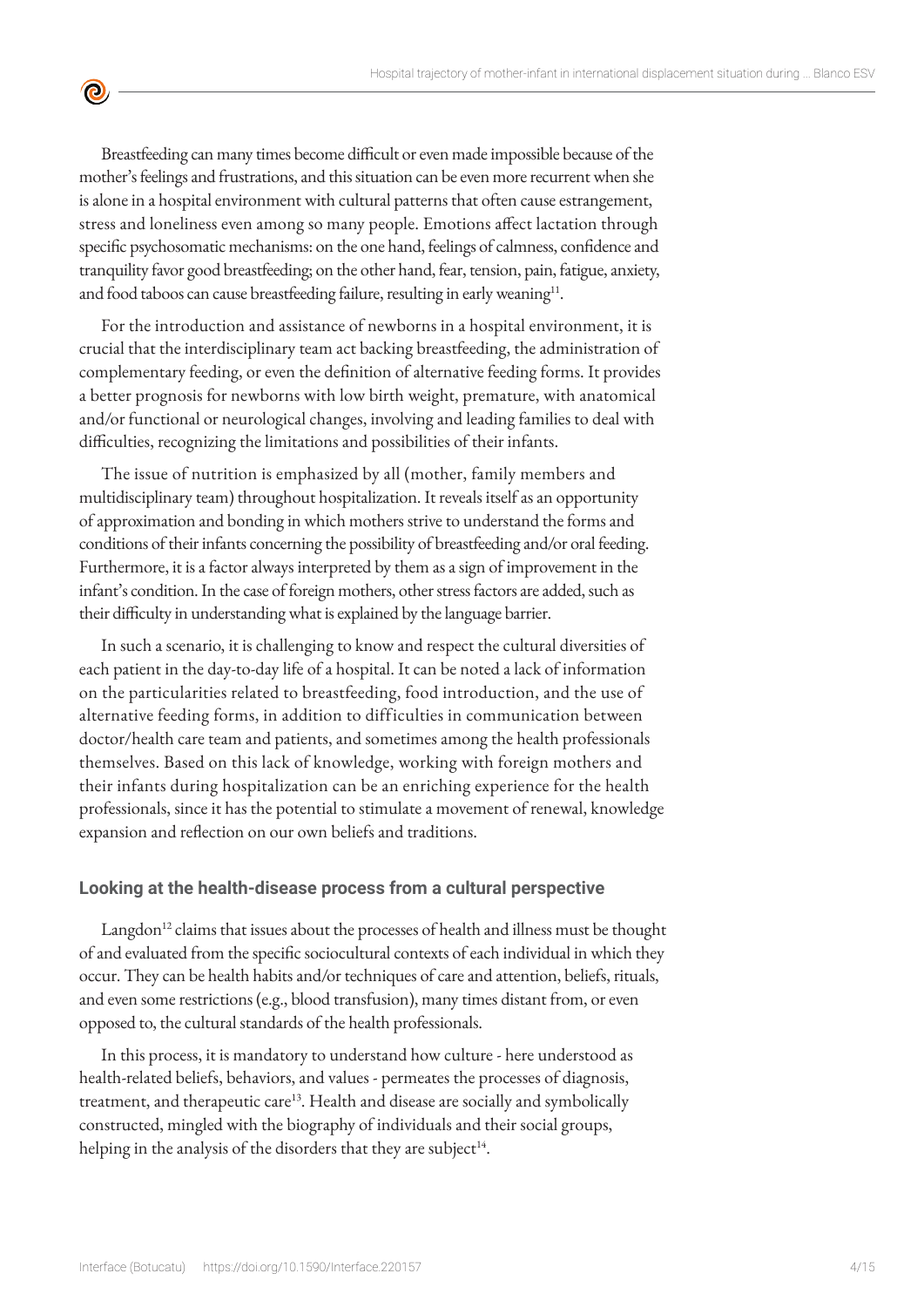Using a case study of pregnant women, Lazarus<sup>15</sup> observed that the difficulty of communication and understanding in the doctor-patient (patient/health professional) relationship that takes place beyond linguistic differences exists because, during the interaction, each "actor" builds different clinical realities from their own cultural perception or explanatory model of sickness and health.

<u>ල</u>

With respect to food, breastfeeding and food introduction are processes replete with beliefs, traditions, and taboos. The situation is no different concerning hospitalized children, for whom we can still add issues related to the use of alternative feeding forms.

The breastfeeding practice is also associated with the ideal of the "good mother," as dominant discourses on infant feeding which insist that "breastfeeding is the best thing for the baby," for its physical and emotional well-being, ignoring aspects related to their mothers<sup>16</sup>.

Such discourses allude to hygienist practices, putting childcare as exclusive to mothers, thus contributing to the physical and mental exhaustion of women in the postpartum period, especially in the first months after birth<sup>17</sup>.

The motherhood experience assimilates different meanings depending on the sociocultural contexts in which it is inserted, and they must be addressed when mothers accompany their children during the hospitalization period.

Health care is comprehensive, and for the full performance of health professionals, or the team they are part of, it must be realized how their experiences, personal trajectories, and cultural ancestry induce attitudes and values in the analysis of health and illness processes for the care of individuals from other cultures, referring to interculturality.

Interculturality - that is, the interaction/contact between individuals from different shared cultural backgrounds - must happen with the prioritization of interrelation, expanding horizons, encouraging the enrichment of experiences and continuous evolution $18,19$ .

Kleinman and Benson<sup>13</sup> claim that cultural factors are crucial to diagnosis, definition of therapeutic processes, and care. They shape values, health-related beliefs, and behaviors. Cultural processes include psychophysiological reactions, interpersonal relationships, the cultivation of collective and individual identity, and religious practices. Those processes usually differ within the same ethnic or social group because of differences in personality, age group, gender, class, religion, and ethnicity<sup>13</sup>.

There is also transnational health care that is not restricted by the borders of a sole country or nation, which include those adopted by individuals outside their territories, including the use of formal and informal health care practices<sup>20</sup>.

Hence, the plurality of viable approaches in the observation of therapeutic trajectories can contribute to the organization processes of health and management services in the creation of humanized and contextually integrated care practices, accomplishing more effective therapeutic results.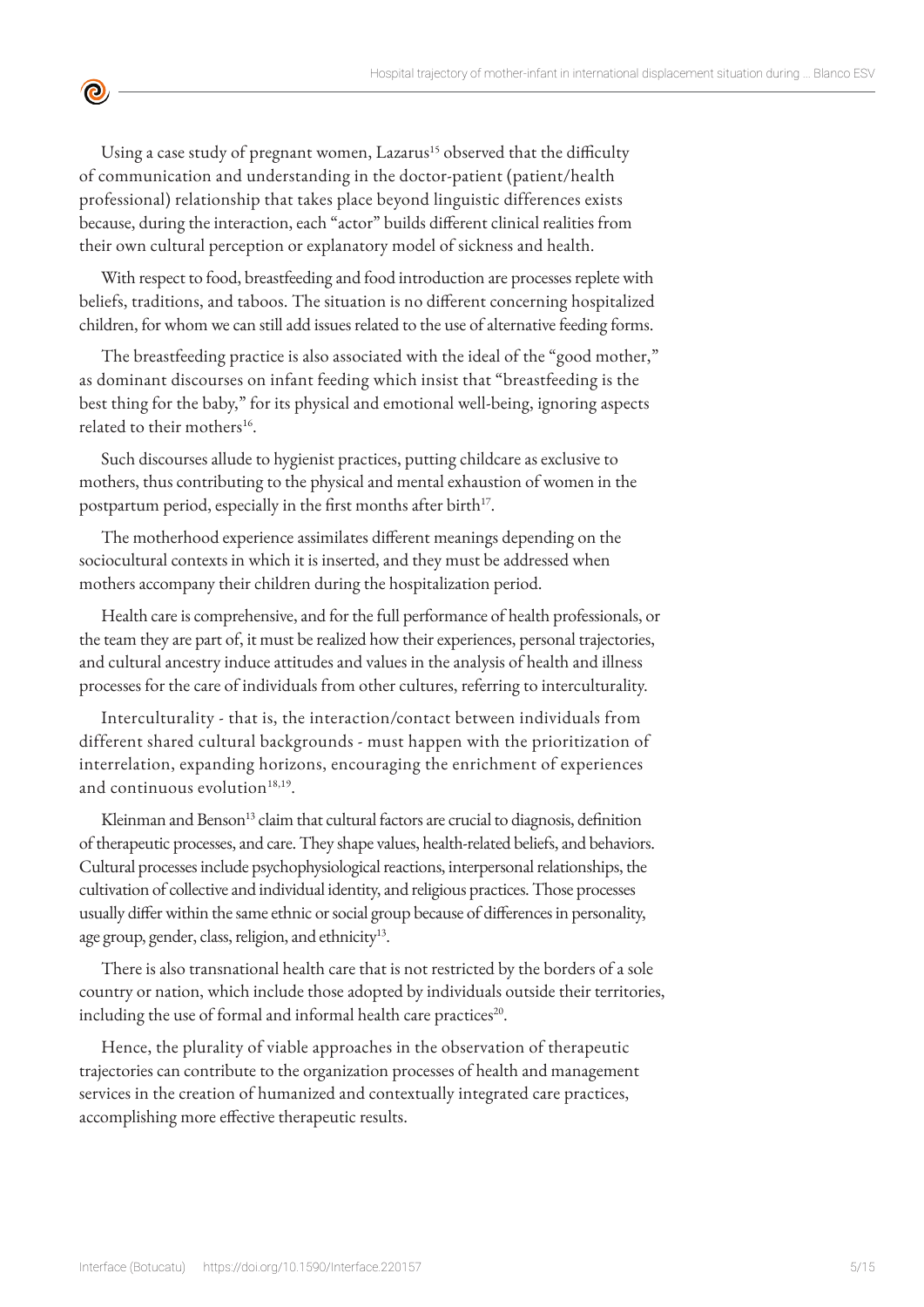## **Walking together**

**©** 

I unavoidably reflect on the hospital environment, which, even when it shelters the beginning of life, without anguish or more intense pain, is characterized by estrangement, by the hard, cold, and difficult to understand technology, and a need to stay [in this environment] for the shortest possible period, an urgency which I sometimes interpret as an escape from reality, abandonment, or hopelessness. I also discern people's loneliness and neediness, even if they are amidst several others over the twenty-four hours of the day. This is intensified when the mother is a foreigner and far from her cultural and family references. (Field journal)

The male infant under medical observation, born on a Friday morning, was undergoing an infectious screening with blood count and C-reactive protein (CRP) test to verify the possibility of neonatal infection (hospital protocol), as his mother had not undergone the final pregnancy exams, as she was already on international mobility.

The infant's parents had not imagined living such a defining moment in their lives in an unknown place, without having the option and presence of those they would like to have by their side.

International displacement does not always take place out of necessity or in the search for a better quality of life: many times, it results from an emergency or unexpected situation, as in the case of natural accidents, the outbreak of conflicts, or even an impediment to return home due to a pandemic, as in the case reported in this study.

The multidisciplinar health care team observes a young couple, waiting for the arrival of their first child, but I detect some caution, some fear of the questions and procedures of the team. Communication is a separate chapter: if Brazilian words and expressions are difficult to interpret depending on the region of origin and care reception within the country itself, then a person unfamiliar with the Portuguese language probably feels even more uncomfortable. On the other hand, there are always symbols and strategies that help in the communication process, such as gestures and, more recently, mobile translation apps.

#### **Gaia: multinational family**

The couple, formed by the 22-year-old Colombian Gaia, a Business Administration graduate, and her 30-year-old Chilean husband M., a computer engineer, live in Santiago, Chile.

They arrive in Brazil in March 2020, coming on a vacation trip by car from Chile, crossing Argentina, and stay with friends in São Vicente. With the closing of the Argentine borders, they decide to stay in Brazil. This is how Said was born; a Brazilian, son of a Colombian mother and a Chilean father.

One May morning, Gaia started feeling labor pains. By the end of the day, as the pain intensified, she was hospitalized. The labor was long. Her husband accompanied her, and she had the nursing support whenever it was requested.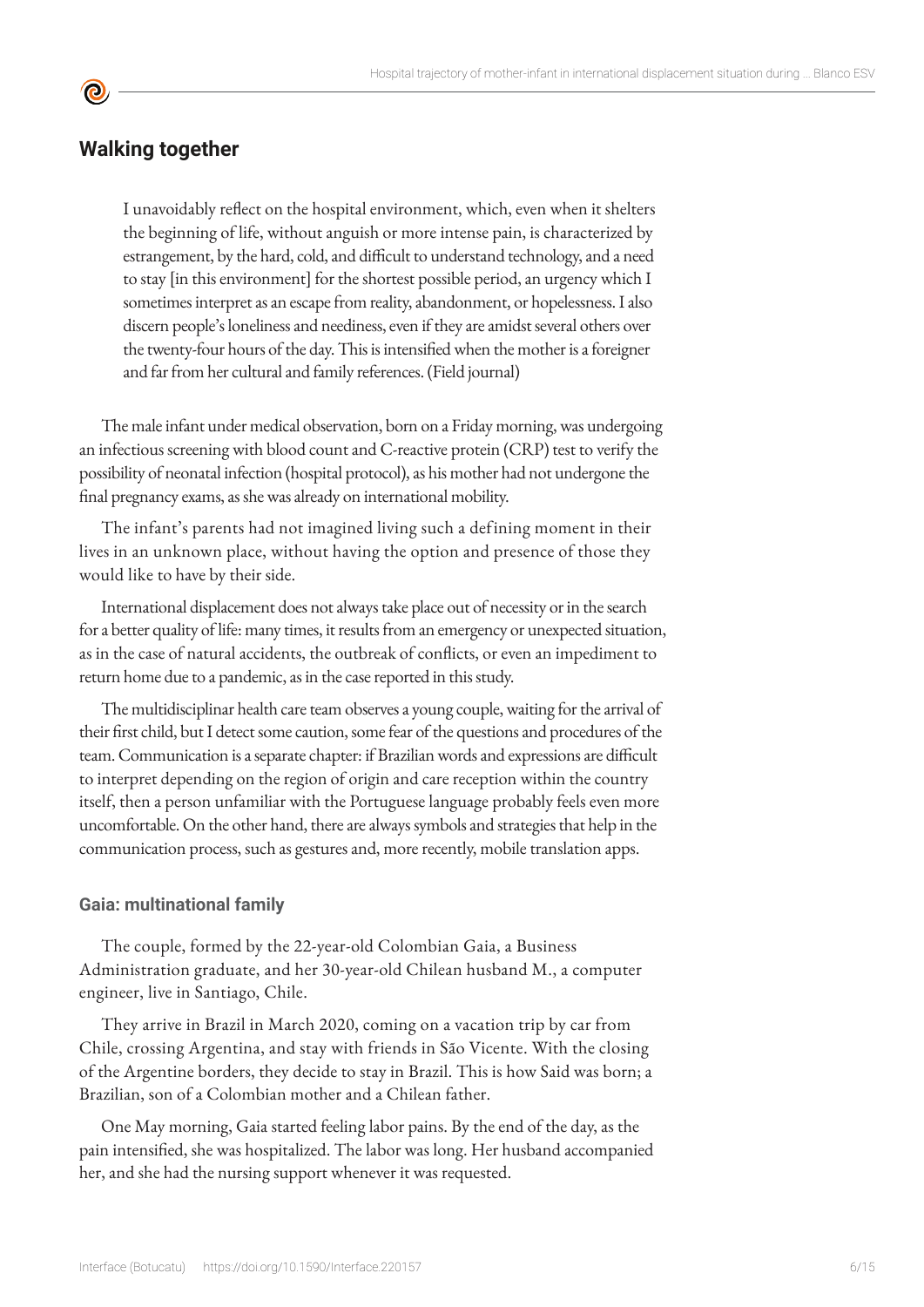Her son was born by natural birth. She reported that it was difficult because she had thought it would be a moment with the most important people (her mother and husband) in her life, but that fate had changed those plans.

 $\bullet$ 

Gaia was calm, but her facial expression changed whenever the subject inevitably turned to the Covid-19 pandemic. She mentions her fear of having her first baby in a foreign country, during the pandemic, in a hospital that also treats Covid-19 patients.

In the first feeding, Gaia was welcomed by a nurse and did not report difficulties. It is worth mentioning that she had not received prior guidance on breastfeeding in her prenatal care, expecting that it would occur in her last medical appointments.

On the second day of hospitalization, she got scared after the pediatrician's visit, because her newborn had lost more weight than expected. Consequently, she cried, feeling helpless as she believed she had not enough milk for her son. Once again, she reported missing her mother's presence and family experiences that would make her feel calmer.

With respect to breastfeeding care, Gaia needed support from the entire health care team (that is, nursing, medical and speech therapist). All routine procedures for breastfeeding were carried out throughout the hospitalization: breastfeeding assessment, follow-up, guidance, assisting and supporting the mother and her newborn in breastfeeding. According to Gaia, "helping with *mamá* [breastfeeding] is very important, particularly for a young mother with her first child." She recalls her homeland tradition related to "milk let-down" - that is, after labor, drink two liters of *nimalta* (non-alcoholic beer malt beverage) -, which is not practiced in Brazil. As for food, she felt no significant differences.

The multidisciplinary health care team calmed the couple, giving them a lot of attention and information. Although some of the health professionals faced language difficulties, they represented no barrier to communication. Hígia, one of the nurses who accompanied Gaia and her baby during hospitalization, confessed that she felt difficulties in communicating with the couple because she spoke no Spanish. The nursing technician Artemis was afraid because she believed that she would not be able to understand Gaia; however, they understood each other quite well through gestures, mimics, and sometimes through repeated lines.

The extended hospitalization of the newborn caused alarm and greater concern for the parents, for two reasons: suspicion of cardiac alterations; and prolonged failure in the neonatal hearing screening, which, after new tests, showed normal results.

Gaia celebrated her first Mother's Day with her newborn in hospital, during pandemic, far from her homeland, from her family. According to a well-known saying, "when a baby is born a mother is born." I witnessed the birth of a young mother.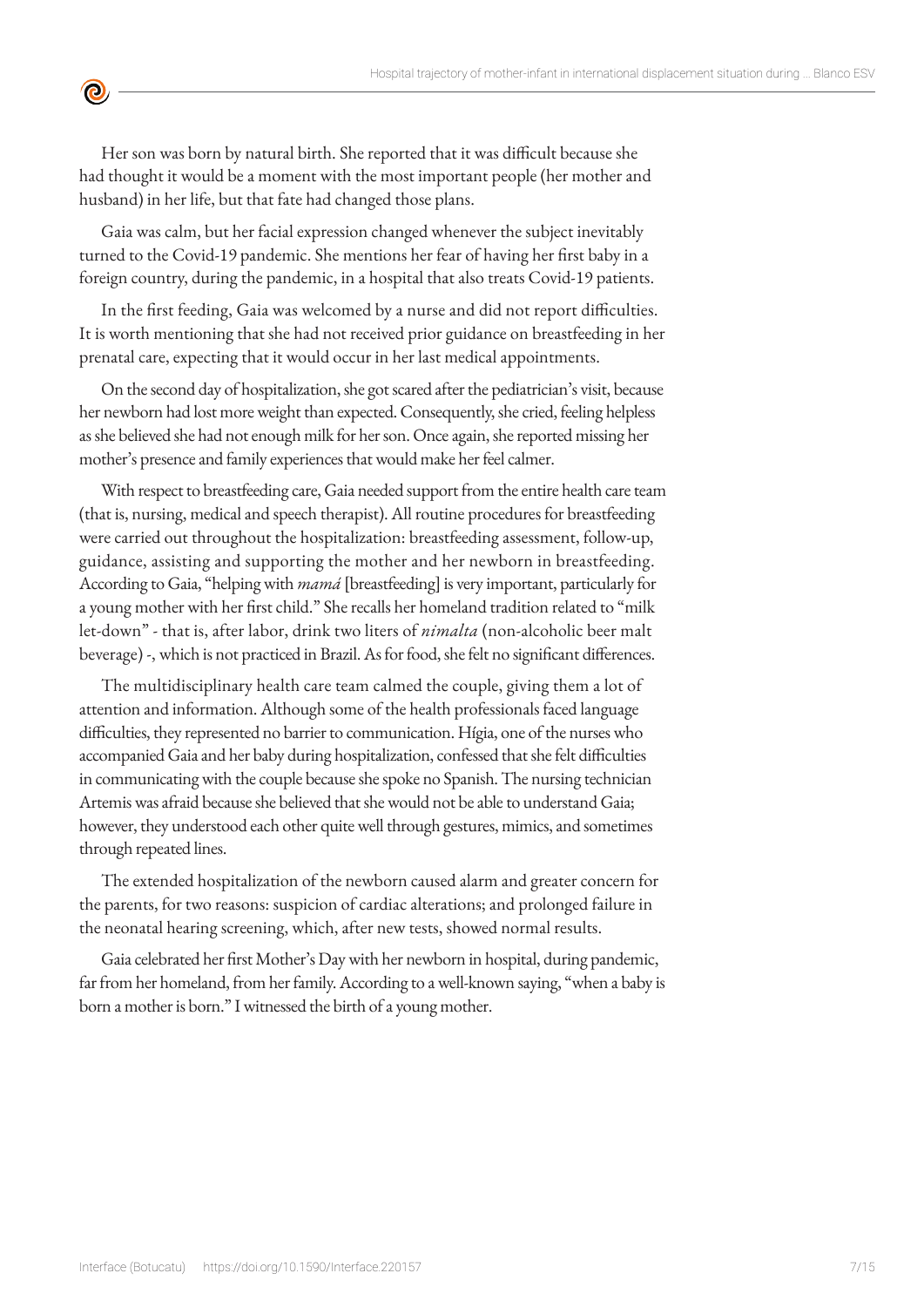## **Discussion**

**©** 

Two thematic nuclei emerged from the analysis of the hospital trajectories of Gaia and her newborn baby: breastfeeding as the only and natural choice; and hospital trajectory and interculturality. It should be noted that the findings of each of these nuclei often overlap or complement each other.

#### **Breastfeeding as the only and natural choice**

The World Health Organization (WHO)<sup>21</sup> recommends exclusive breastfeeding for the first six months of life, with the subsequent introduction of complementary foods up to two years of age, promoting the growth and development of children.

It was possible to perceive that, despite her age and life experience, Gaia chose breastfeeding as the natural and ideal way to feed her newborn baby, regardless of her distress when she learned of his weight loss above expectations. Gil-Estevan and Solano-Ruiz<sup>22</sup> state that breastfeeding is an organic event, influenced by different biological and cultural aspects, impacted by feelings such as fear and uncertainty, particularly concerning the ability to breastfeed the newborn. They underline that, despite the difficulties faced, many mothers choose breastfeeding as the best, healthiest, most economical and comfortable option, and cite family, professional and social support, and previous experiences as aspects that favor the continuity of breastfeeding.

Gaia reports the anguish of the foreign mother focusing mainly on labor, as she had planned everything for the labor and birth of her first child. She said: "It was very complicated [having my first child in a foreign country], because I thought my mother would be present at the birth."

In this part that refers to labor, it can be noticed that, for Gaia, the interaction between mother and daughter in the postpartum period is a relevant aspect in maintaining or changing breastfeeding practices or habits, assuming their sociocultural character and allowing women from different generations of the same family or generation experience multiple representations, new meanings and new practices that may or may not otherwise be shared during the puerperium and breastfeeding processes<sup>23</sup>.

Interculturality can be noted in the option for breastfeeding, notably in relation to the immediate postpartum period, the dialogue of knowledge: cultural practices and biomedical knowledge for the beginning of breastfeeding, integrating knowledge with neither arrogance nor lack of qualification. Interculturality is manifested in the health care team's attention and collaboration when Gaia shows her desire to wait 24 hours before giving her newborn baby the first bath so that the beginning of the breastfeeding process is effective, following her mother's guidance and that she herself observed at her brother's birth. Gaia felt helpless when her baby lost more weight than usual. She was welcomed by the health care team and, even though wishing exclusive breastfeeding, accepted the temporary introduction of milk formula in her newborn's diet.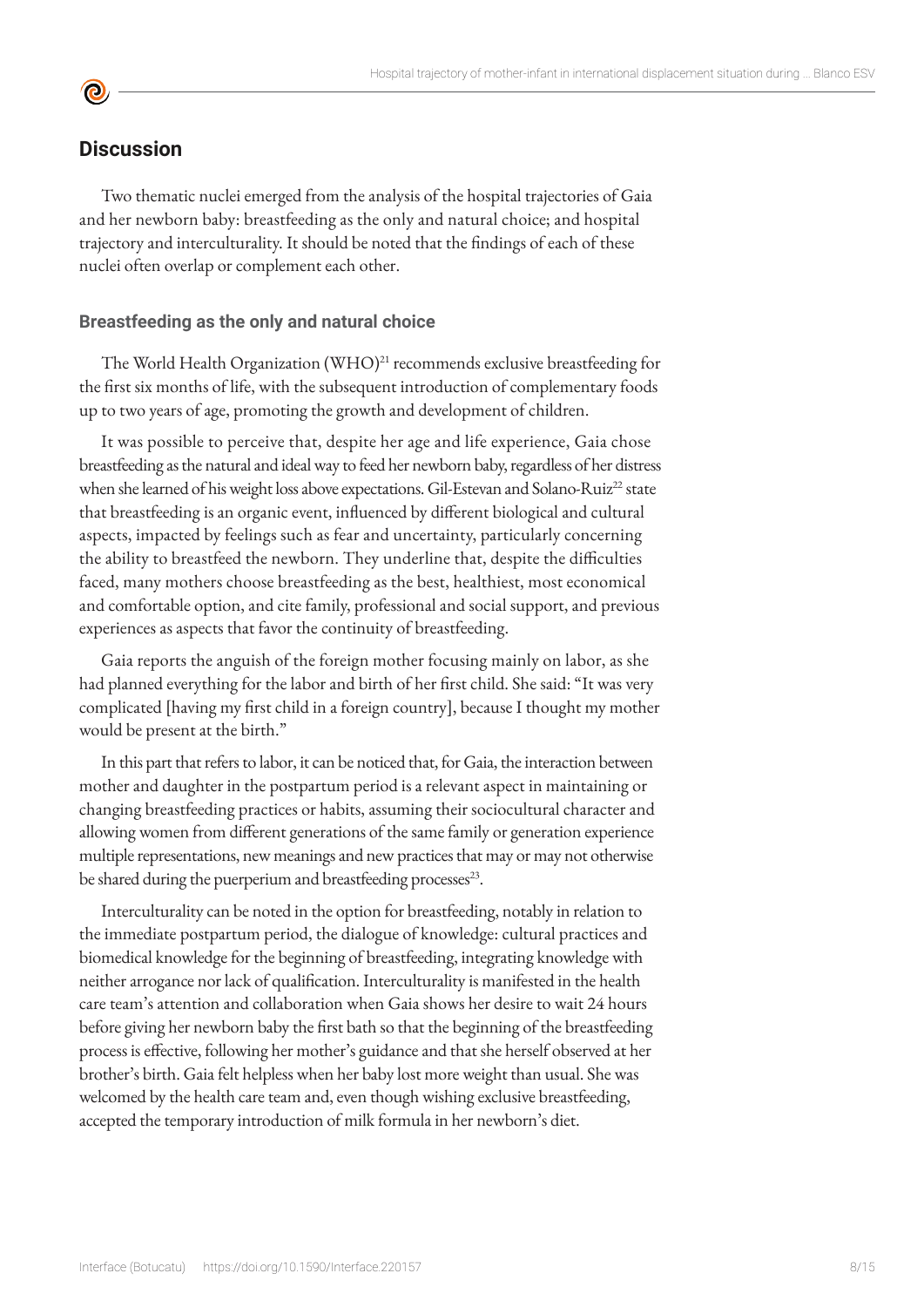

Multiple scientific studies show the breastfeeding practice permeated by sociocultural values. They are beliefs, concepts, customs transmitted from generation to generation that compose important aspects and that should not be neglected by health professionals working with puerperal women. As an example, we point out the recommendations of practices for increasing the volume and quality of breast milk, without scientific evidence, but accepted and deemed valid<sup>24</sup>.

Puerperal breastfeeding is a reason for attention, care, and affection for women, as it means both the recovery of labor and the quantity and quality of breast milk. The family group, made up of the integration of different generations, can witness by one of the mothers the experimentation of new practices, which may or may not be shared<sup>23</sup>. Gaia expresses her practices and beliefs when she mentions that she could not drink *nimalta* to increase her amount of breast milk.

Qualified breastfeeding support for foreign mothers is extremely important. Health services must provide them culturally appropriate care and information, with the support of health professionals qualified in cultural competence. Developing strategies to engage grandparents in a support network is crucial for long-term breastfeeding. It is also relevant to emphasize actions with health professionals to increase awareness of the existing diversity of cultures, beliefs, practices and experiences concerning breastfeeding<sup>25</sup>.

#### **Hospital trajectory and interculturality**

The difficulty of communication arising from the language barrier was the element that could be distinguished in the relationship between the mother and the health care team. Language is a key tool for coexistence in society. Because it is diversified, it represents a challenge for qualified and humanized health care for all to meet the specific needs of each individual<sup>26</sup>.

Despite facing difficulties with the Portuguese language, Gaia did not feel like it represented a strong barrier in communication. In a study conducted in a maternity hospital in São Paulo, Avellaneda<sup>27</sup> reports having found an evident language barrier, with Bolivian women pointing out the lack of clear information about the health conditions of their children.

The current challenge is how each health professional can contribute to inclusive care, respecting linguistic differences and employing strategies and/or instruments as different forms of verbal and non-verbal language, so that everyone can access and receive humanized, efficient and equitable care<sup>26</sup>.

In the course of the research analysis, one of the findings was the generalization of a foreigner by health professionals. The reflection on how the foreign mothers are welcomed and cared for in health institutions calls for special attention: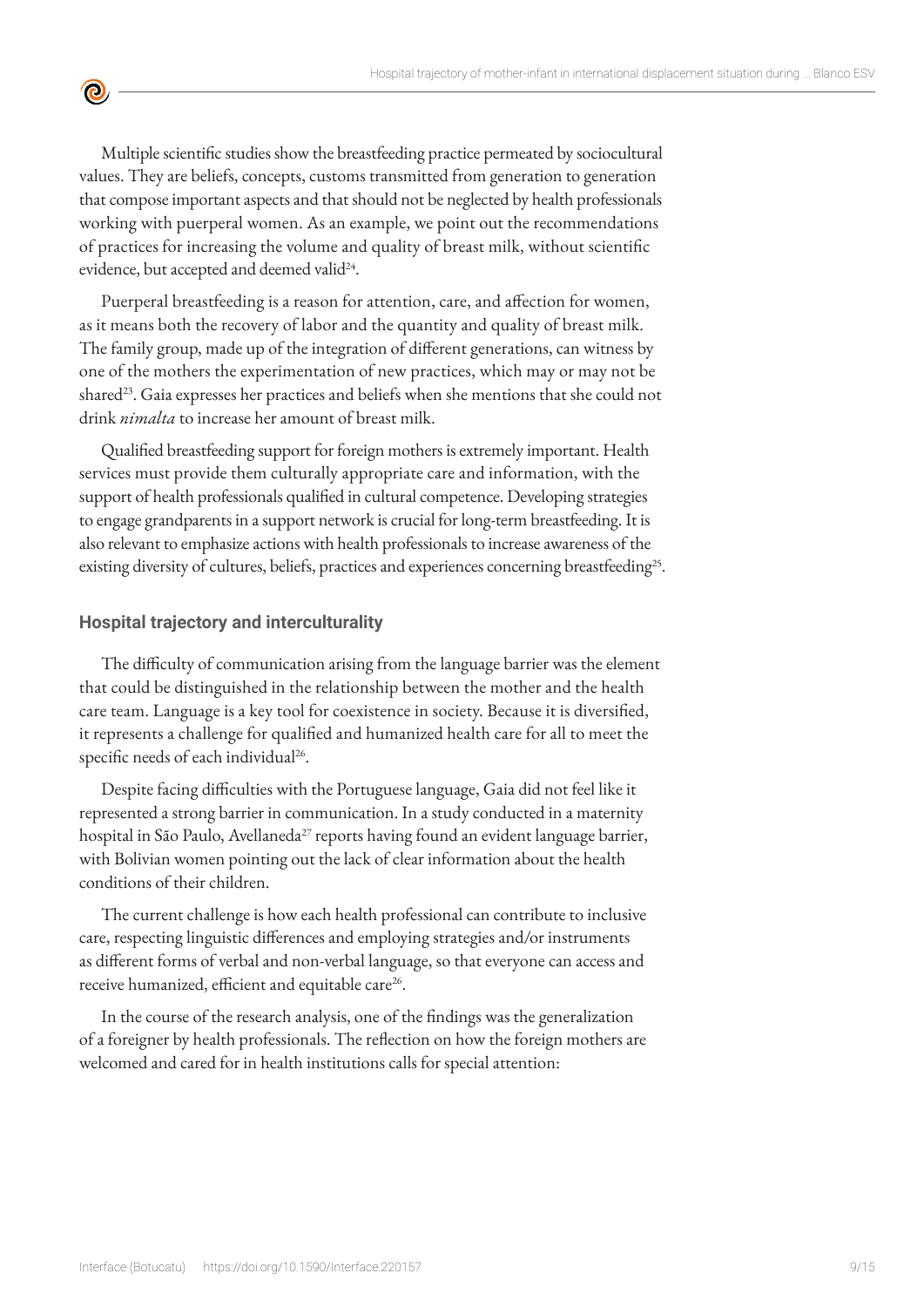$\bullet$ 

Health professionals' conceptions are founded on the biomedical model (but not exclusively on it) and, in a situation of intercultural contact, they are opposed to an "other." It should be noted that both see each other mistakenly. Oliveira (2000) explains how migrant groups offer a privileged opportunity to the study of interaction forms in the articulation between identity, ethnicity and nationality<sup>28</sup>. (p. 33)

The interviews of the multidisciplinary team members disclosed the representations of foreign mothers as if there were no particularities with reference to nationalities, languages, beliefs, and cultural practices of each people: "(…) I don't think it differs much from the foreigners I've seen. Perhaps they are a little ashamed to show themselves. They avoid exposing their breasts [to breastfeed] in front of the husbands of other patients" (speech by Bolivian pediatrician Athena).

The previous speech corroborates studies on maternal and child health services that indicate lack of cultural sensitivity and the tendency for health professionals to stereotype foreign women and view them as homogeneous groups, rather than diverse individuals, with a variety of cultural practices<sup>25</sup>.

A topic that we can point out as a confrontation of biomedical knowledge versus traditional knowledge was evidenced in some moments during the mother's hospitalization. The most representative occurred when the Bolivian pediatrician Athena acknowledged the practice of offering teas to newborns as inappropriate, minimizing the mother's beliefs and cultural family traditions.

The support of the multidisciplinary team is crucial to enable the mother to experience the hospitalization of her infant in a more humanized way. Foreign mothers may experience different feelings and difficulties (such as the language barrier) than native mothers. Hence, team support with sensitivity to recognize and act on individual needs is essential.

Actions to promote and protect breastfeeding must occur with respect and recognition of the beliefs and practices that permeate the act of breastfeeding<sup>21</sup>.

In the hospitalization period, Gaia mostly used, as a hospital trajectory, the biomedical system resources in the feeding care of her newborn, occurring both through breastfeeding and complementary feeding when she needed support due to her infant's weight loss.

In this study, it was found that the foreign mother acknowledges the importance of breastfeeding. Nevertheless, because of the context of giving birth in a new country, and without her family support and assistance, she may need culturally appropriate information and care<sup>25</sup>.

Gaia considered the qualified support of the multidisciplinary team as an important resource for keeping balance and serenity during hospitalization, even for a short period of time. The elements that emerge from this analysis show that the multidisciplinary team members of the hospital have few references to work with cases involving foreigners, which are complex<sup>28</sup>.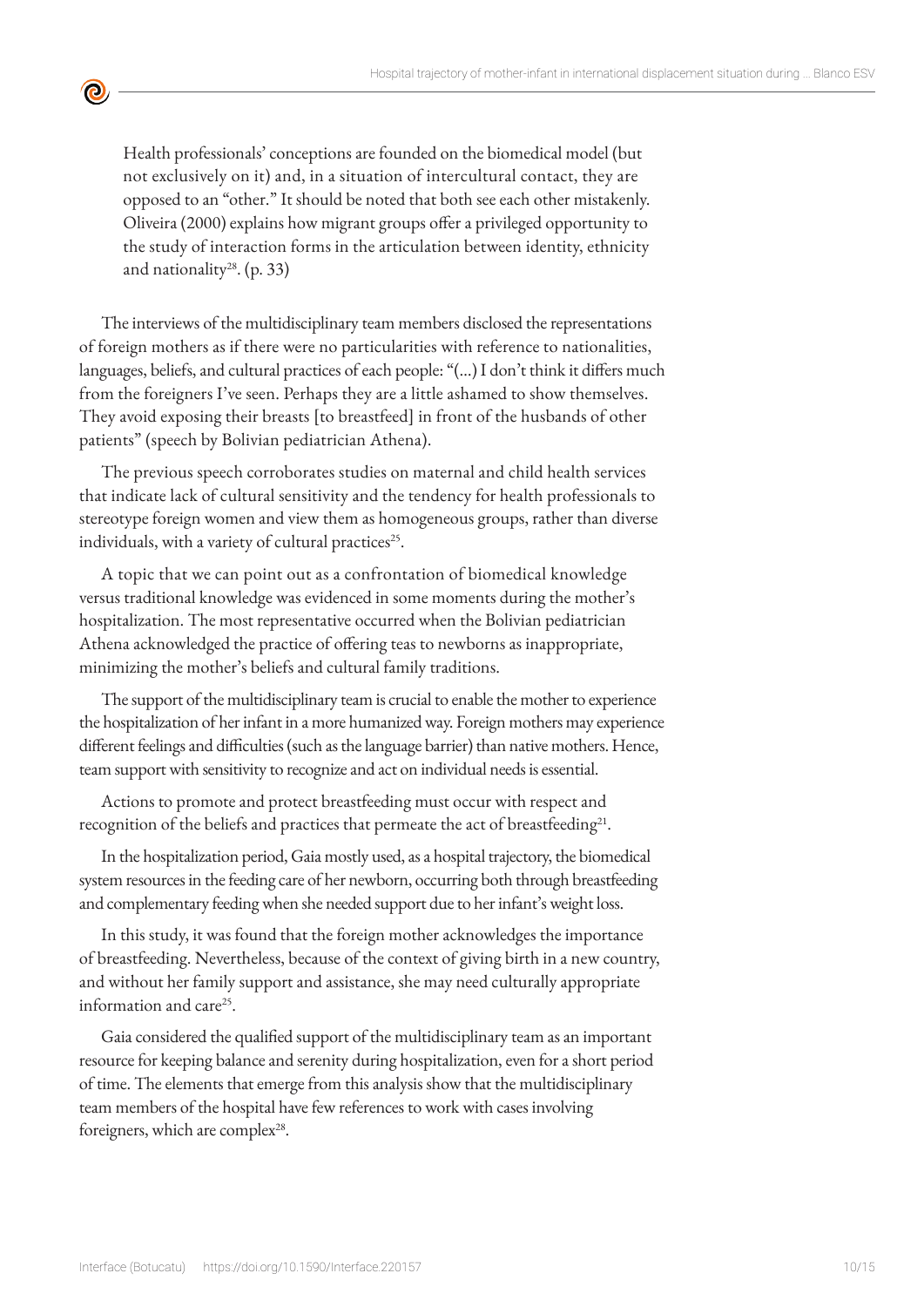Health professionals sometimes ignore the experiences of mothers, particularly those from other countries, without realizing their importance for the observance and maintenance of breastfeeding, in the case of newborns, and for the understanding and subsequent assistance in the procedures of hospitalized infants related to food introduction and alternative feeding forms.

For this reason, it is important to know and understand the wide range of foreign mothers' origin and culture and their hospitalized infants, as well as how the multiprofessional team interacts with such diversity so that new strategies, individual and collective actions can be produced in the hospital environment, embracing both the subjective issues of the mothers and the specific knowledge of their place of origin and technical knowledge.

Bearing in mind the increase in the number of people in international mobility who look for health care from the host country, and specifically their stressful situation caused by the hospitalization of their children - which, in the case of foreign mothers, can have additional factors, such as the difficulty in understanding what is explained by the language barrier and cultural difference -, this study seeks to understand: how the mother perceives and deals with her infant's hospitalization trajectory; and the possibilities and limitations of what she notices about the host country. Accordingly, support and proposals will be created for the solution of everyday problems in the act of feeding infants, so that their mothers can experience such moment in the least traumatic way possible.

## **Final considerations**

 $\bullet$ 

The results showed that the sociocultural scenario and interculturality should be considered in the experiences and decisions on how the foreign mother will feed her infant in a hospital environment, with the health care team welcoming her, promoting qualified listening, valuing practices, beliefs and cultural traditions.

The generalization of foreigners/immigrants by health professionals overlooks the great importance of identifying linguistic particularities, beliefs and cultural practices, typical of each people, for the best patient-health professional relationship in the process of care during hospitalization.

The findings showed the need to develop new practices, both for the mother-infant dyad and the multiprofessional health team, with the mother as a protagonist in the infant care in relation to feeding in hospitalization.

The interdisciplinary nature of this study contributes to science so that it can promote dialogue among the different disciplines in the research area (that is, Anthropology, Nutrition and Speech Therapy) and the health professionals who work in maternal/child care, making them more sensitive to understanding the differences and cultural diversity of the population they serve.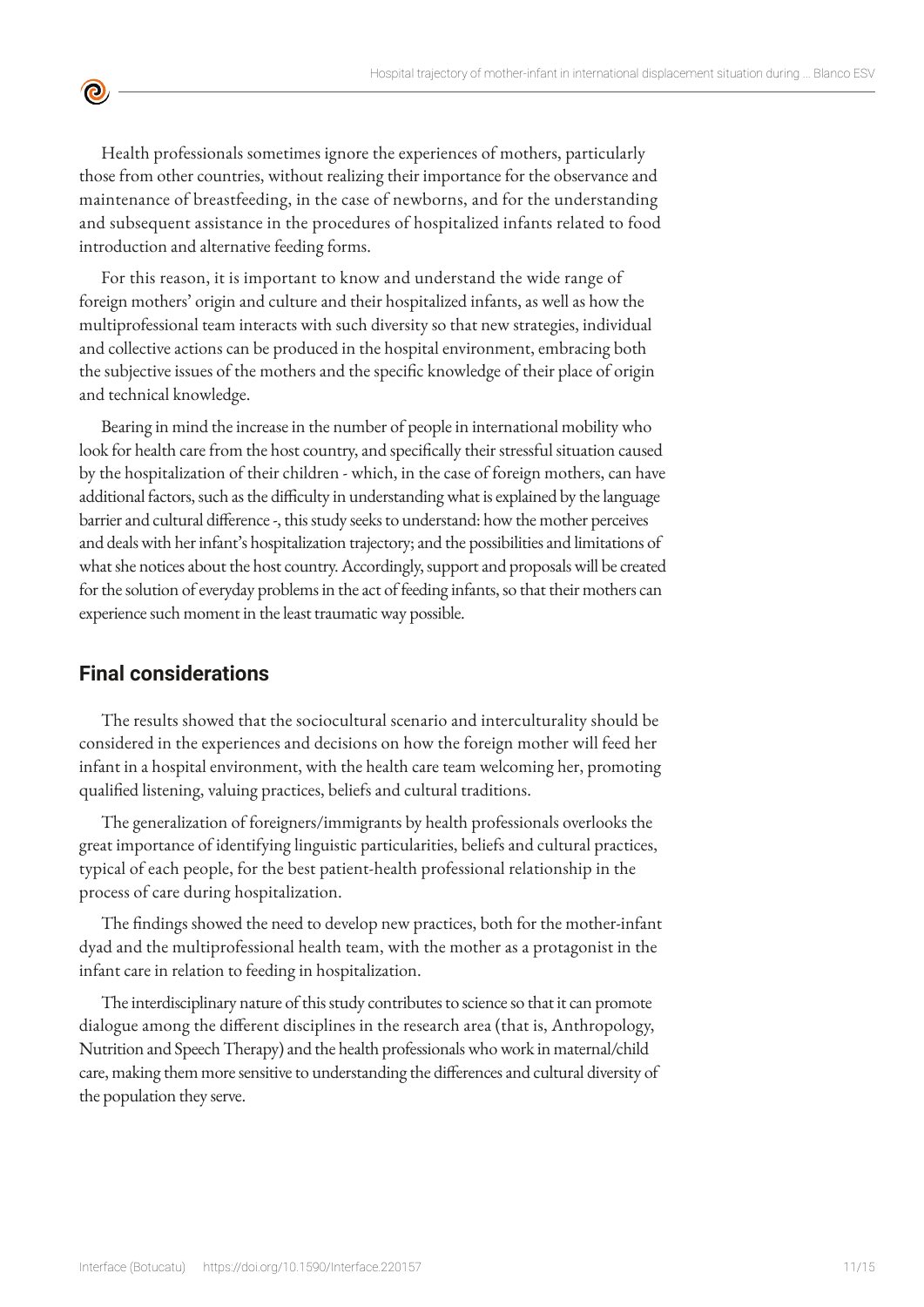#### Acknowledgments

The author thanks her supervisor, Dr. Claudia Ridel Juzwiak, from the Federal University of São Paulo (Unifesp), for her valued contributions through discussions, reviews and support.

### Conflict of interest

The author have no conflict of interest to declare.

#### Copyright

This article is distributed under the terms of the Creative Commons Attribution 4.0 International License, BY type (https://creativecommons.org/licenses/by/4.0/deed.en).

 $\left($ ce) BY

**Editor** Antonio Pithon Cyrino **Associated editor** Dulce Aurélia de Souza Ferraz

**Translator** Ryadh Weyersbach

**Submitted on** 10/18/21 **Approved on** 02/17/22

## **References**

- 1. Nunes M. O fechamento das fronteiras terrestres amazônicas e impactos na mobilidade transnacional. Bol Reg Urbano Ambient. 2020; (24):39-46.
- 2. Meyer A, Witkamp A, Pécoud A. People on the move. Handbook of selected terms and concepts. Paris: The Hague Process; 2008.
- 3. Ferreira EK. Perfil das mães imigrantes internacionais residentes no Estado de São Paulo [dissertação]. São Paulo: Faculdade de Saúde Pública da Universidade de São Paulo; 2019.
- 4. Brasil. Presidência da República. Decreto nº 9.199, de 20 de Novembro de 2017. Regulamenta a Lei nº 13.445, de 24 de Maio de 2017, que institui a Lei de Migração [Internet]. Brasília; 2017 [citado 21 Jul 2020]. Disponível em: http://www.planalto. gov.br/ccivil\_03/\_ato2015-2018/2017/Decreto/D9199.htm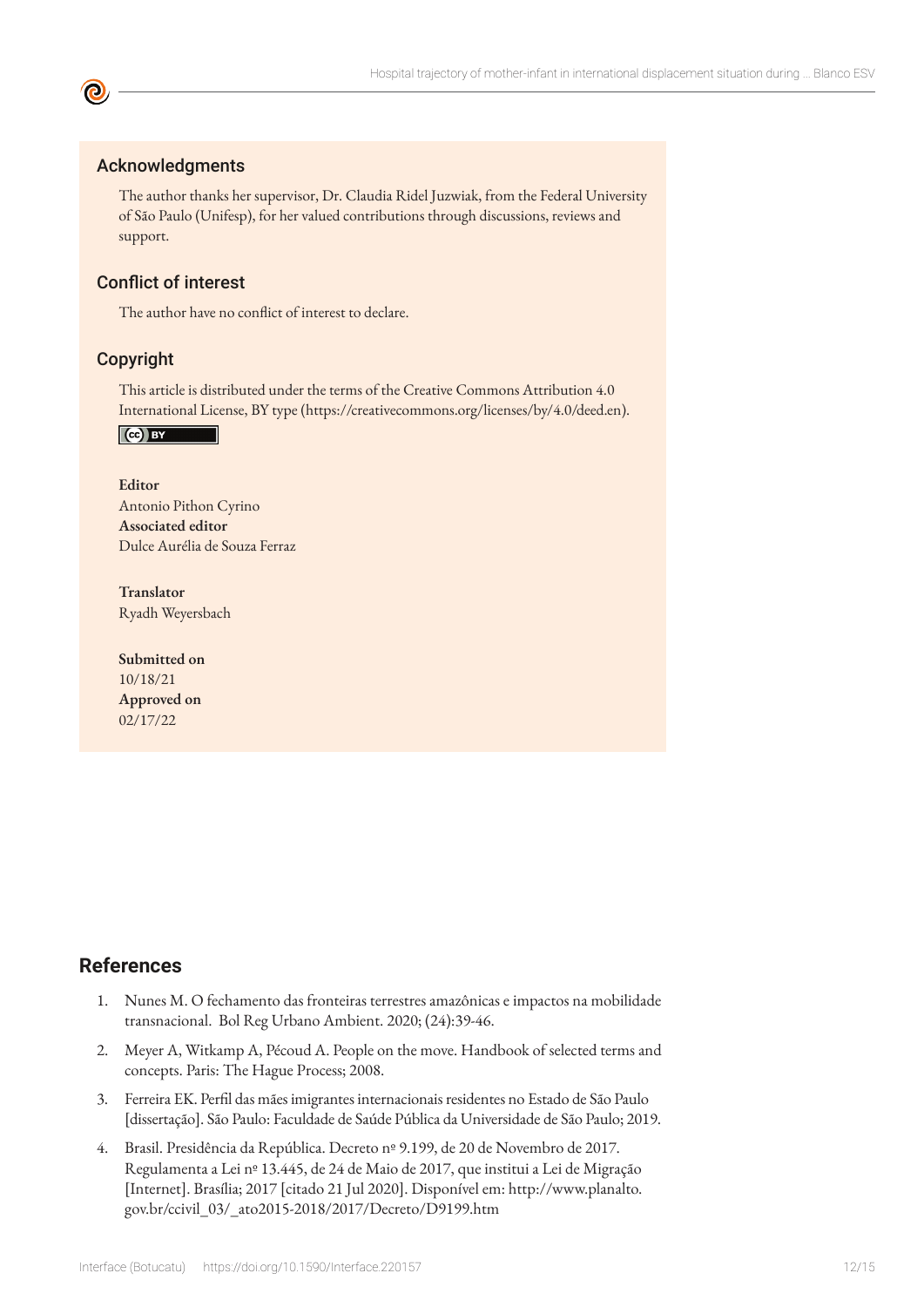5. Castañeda H. Immigration and health: conceptual, methodological, and theoretical propositions for applied anthropology. Ann Anthropol Pract. 2010; 34(1):6-27.

 $\boldsymbol{\Theta}$ 

- 6. Goldberg A, Silveira C, Coviello DM. Migração, refúgio e saúde. Santos: Editora Universitária Leopoldianum; 2018.
- 7. Boccolini CS, Boccolini PMM, Monteiro FR, Venâncio SI, Giugliani ER. Breastfeeding indicators trends in Brazil for three decades. Rev Saude Publica. 2017; 51:108. Doi: https://doi.org/10.11606/S1518-8787.2017051000029.
- 8. Gasparin VA, Strada JKR, Moraes BA, Betti T, Pitilin EB, Espirito Santo LC. Fatores associados à manutenção do aleitamento materno exclusivo no pós-parto tardio. Rev Gaucha Enferm. 2020; 41 Esp:e20190060. Doi: https://doi.org/10.1590/1983- 1447.2020.20190060.
- 9. Ausona Bieto M, Brigidi S, Carduz Font L. Lactancias, capital y soberania alimentaria. La falaz escasez de la leche humana. Dilemata (Barcelona). 2017; 9(25):135-42.
- 10. Pereira LB, Abrão ACFV, Ohara CVS, Ribeiro CA. Maternal experiences with specificities of prematurity that hinder breastfeeding. Texto Contexto Enferm. 2015; 24(1):55-63.
- 11. Lima MML, Silva TKR, Tsupal PA, Melhem ARF, Brecailo MK, Santos EF. A influência de crenças e tabus alimentares na amamentação. Mundo Saude. 2016; 40(2):221-9.
- 12. Langdon EJ, Wiik FB. Antropologia, saúde e doença: uma introdução ao conceito de cultura aplicado às ciências da saúde. Rev Lat Am Enfermagem. 2010; 18(3):1-9.
- 13. Kleinman A, Benson P. Anthropology in the clinic: the problem of cultural competency and how to fix it. PLoS Med. 2006; 3(10):1673-6.
- 14. Van der Sand ICP, Monticelli M, Ressel LB, Bretas ACP, Schirmer J. Antropologia da saúde: contribuições teóricas para a interpretação do processo do nascimento. Rev Enferm UFPE. 2014; 8(8):2896-906.
- 15. Lazarus E. Theoretical considerations for the study of the doctor-patient relationship: implications of a perinatal study. Med Anthropol Q. 1988; (2):34-58.
- 16. Lupton D. 'The best thing for the baby': mothers' concepts and experiences related to promoting their infants' health and development. Health Risk Soc. 2011; 13(7-8);637-51.
- 17. Freire MML. Ser mãe é uma ciência: mulheres, médicos e a construção da maternidade científica na década de 1920. Hist Cienc Saude Manguinhos. 2008; 15 Suppl:153-71. Doi: https://doi.org/10.1590/S0104-59702008000500008.
- 18. Dantas S. Interculturalidades. Rev USP. 2017; (114):8-10.
- 19. Weissmann L. Multiculturalidade, transculturalidade, interculturalidade. Constr Psicopedag. 2018; 26(27):21-36.
- 20. Freitas C, Mendes Á. A resiliência da saúde migrante: itinerários terapêuticos plurais e transnacionais. REMHU Rev Inter Mobil Hum. 2013; 21(40):69-92.
- 21. World Health Organization. Indicators for assessing infant and young child feeding practices: conclusions of a consensus meeting held 6–8 november 2007 in Washington D.C. [Internet]. Geneva: WHO; 2008 [citado 28 Jun 2020]. Disponível em: https:// www.who.int/nutrition/publications/infantfeeding/9789241596664/en/
- 22. Gil-Estevan MD, Solano-Ruiz MC. Diversidad cultural y lactancia materna: prestación de cuidados culturalmente competentes en Atención Primaria. Index Enferm. 2017; 26(3):162-5.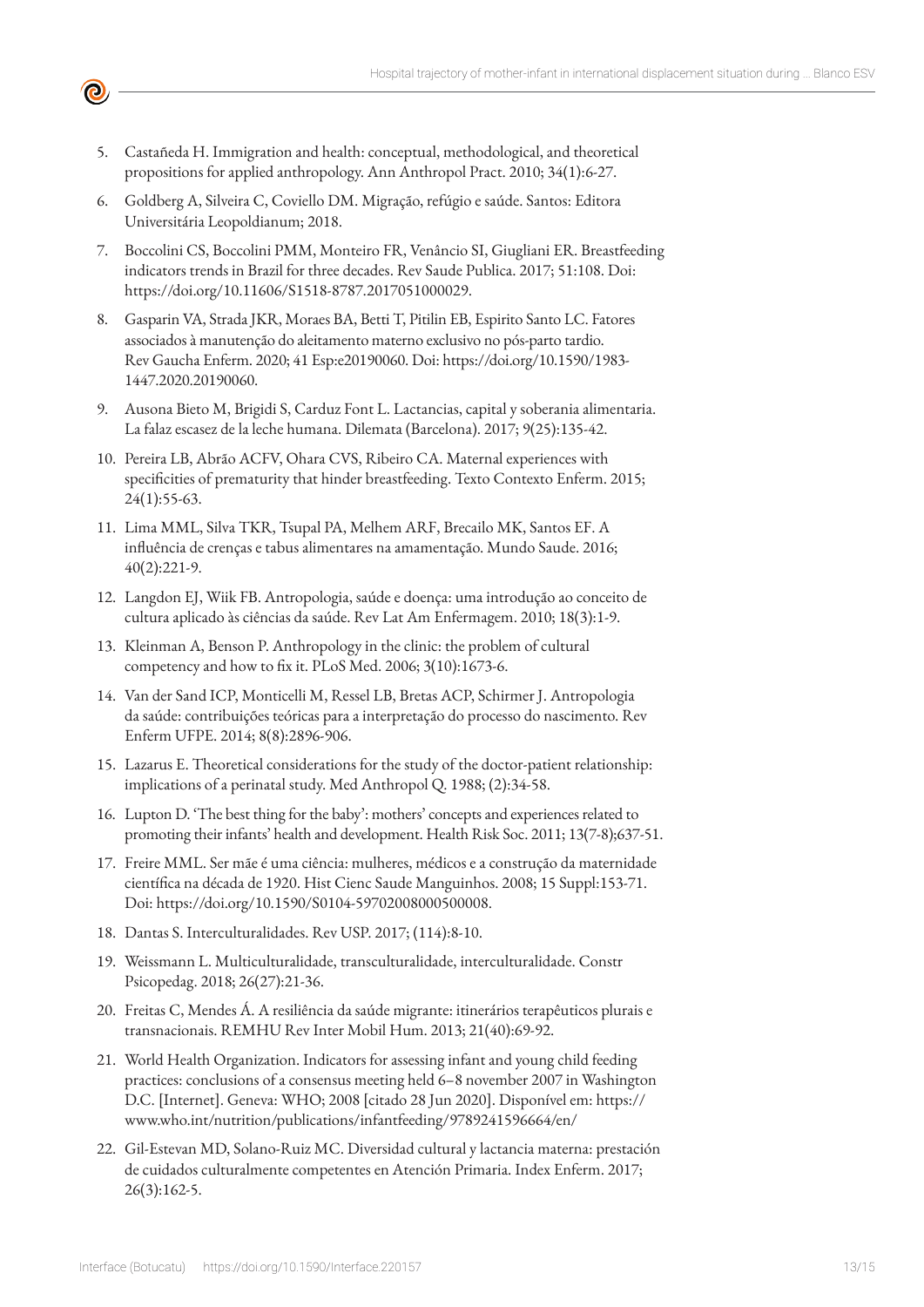

- 23. Moreira MA, Nascimento ER, Paiva MS. Representações sociais de mulheres de três gerações sobre práticas de amamentação. Texto Contexto Enferm. 2013; 22(2):432-41.
- 24. Lima SP, Santos EKA, Erdmann AL, Farias PH, Aires J, Nascimento VF. Percepção de mulheres quanto à prática do aleitamento materno: uma revisão integrativa. [Rev Pesqui](http://portal.revistas.bvs.br/transf.php?xsl=xsl/titles.xsl&xml=http://catserver.bireme.br/cgi-bin/wxis1660.exe/?IsisScript=../cgi-bin/catrevistas/catrevistas.xis|database_name=TITLES|list_type=title|cat_name=ALL|from=1|count=50&lang=pt&comefrom=home&home=false&task=show_magazines&request_made_adv_search=false&lang=pt&show_adv_search=false&help_file=/help_pt.htm&connector=ET&search_exp=Rev. pesqui. cuid. fundam. (Online))  [Cuid Fundam. 2](http://portal.revistas.bvs.br/transf.php?xsl=xsl/titles.xsl&xml=http://catserver.bireme.br/cgi-bin/wxis1660.exe/?IsisScript=../cgi-bin/catrevistas/catrevistas.xis|database_name=TITLES|list_type=title|cat_name=ALL|from=1|count=50&lang=pt&comefrom=home&home=false&task=show_magazines&request_made_adv_search=false&lang=pt&show_adv_search=false&help_file=/help_pt.htm&connector=ET&search_exp=Rev. pesqui. cuid. fundam. (Online))019; 11(1):248-54. Doi: https://doi.org/10.9789/2175-5361.2019. v11i1.248-254.
- 25. Schmied V, Olley H, Burns E, Duff M, Dennis CL, Dahlen HG. Contradictions and conflict: a meta-ethnographic study of migrant women's experiences of breastfeeding in a new country. BMC Pregnancy Childbirth. 2012; 12:163. Doi: https://doi. org/10.1186/1471-2393-12-163.
- 26. Galvão GMM, Camargo BB, Matos BC, Mendonça FLP, Landim JS, Carvalho MD, et al. Relato de caso: a importância da comunicação no atendimento a um recémnascido de pais haitianos na maternidade Odete Valadares, maternidade pública referência do método canguru em Belo Horizonte-MG. Rev Med Minas Gerais. 2018; 28 Supl 5:228-31.
- 27. Avellaneda YR. A experiência de gravidez, parto e pós-parto das imigrantes bolivianas e seus desencontros na cidade de São Paulo – Brasil [tese]. São Paulo: Faculdade de Saúde Pública, Universidade de São Paulo; 2015. Doi: https://doi.org/10.11606/T.6.2015. tde-13112015-105147.
- 28. Martin D, Goldberg A, Silveira C. Imigração, refúgio e saúde: perspectivas de análise sociocultural. Saude Soc. 2018; 27(1):26-36.